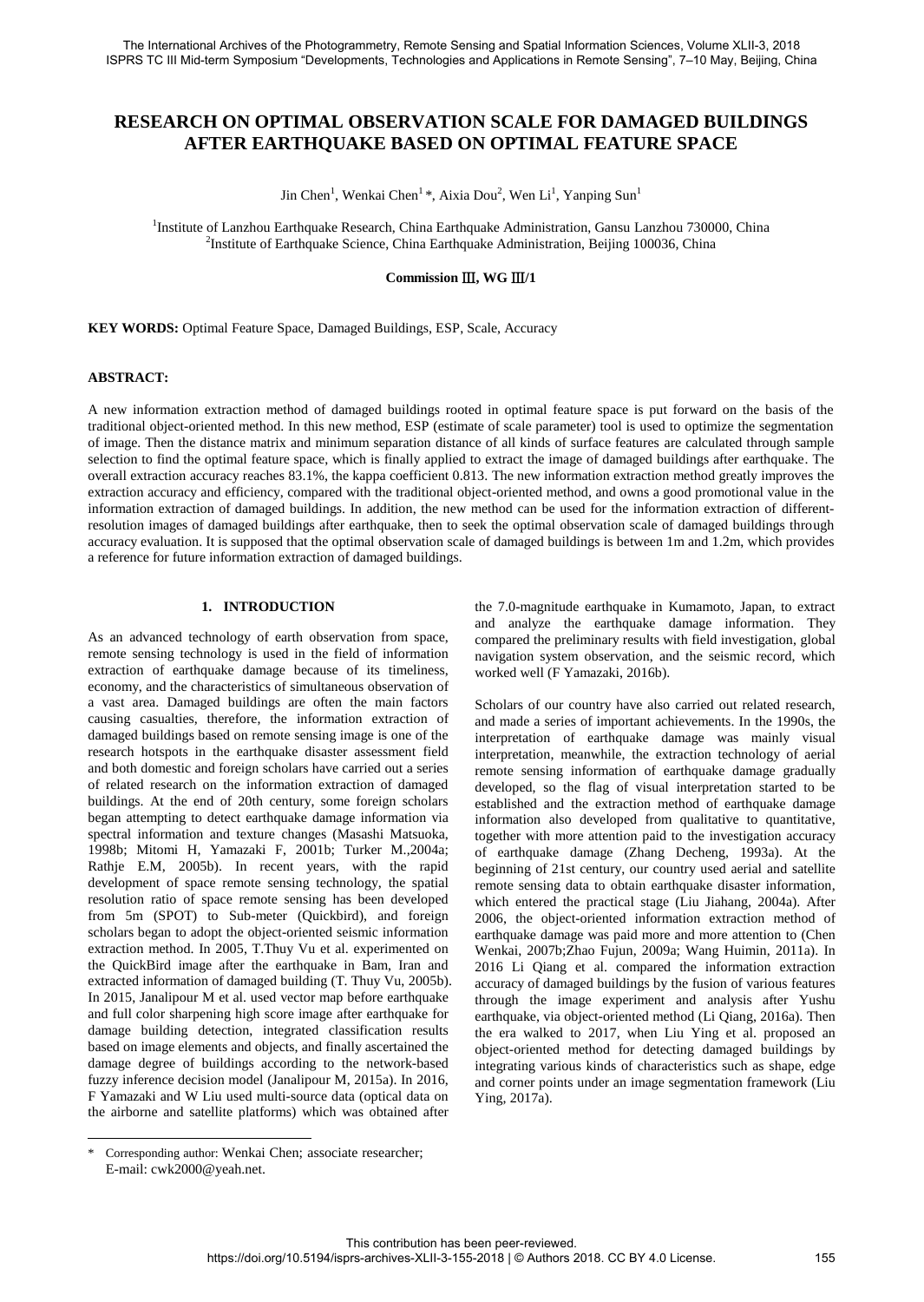The remoting sensing information extraction method of damaged buildings after earthquake can be divided into two types: multi-temporal earthquake damage assessment method and mono-temporal earthquake damage assessment, the former affected by many factors such as data acquisition, sensor revisiting cycle, shooting angle and time, etc., with a larger difficulty in practical application, while the latter with less restriction, so it is relatively more effective to identify and extract damaged buildings directly by using remote sensing images after earthquake (Dong L, 2013a). Most of the previous researches were aimed at a certain earthquake case, data source or region, and part of the characteristic parameters of object's spectrum, geometry and texture characteristics were used during the extraction of damaged buildings via object-oriented method. This paper proposes an object-oriented extraction method of damaged buildings: generating multiscale objects based on ESP scale tool, optimizing the feature space by calculating the distance matrix and the minimum separation distance between various kinds of samples, and then using characteristic parameters which have been optimized to extract damaged buildings in the research area, as well as comparing with the traditional object-oriented method to test the efficiency and accuracy index of this method. In addition, this method is used to detect the optimal observation scale of damaged buildings as it is described in this paper.

## **2. EXPERIMENTAL AREA AND DATA SOURCE**

Research data in this paper are remote sensing images of Jiegu Town, Yushu taken after the 2010 Yushu earthquake. The image data includes Quickbird image and UAV image after the earthquake, and the spatial resolution is 0.61m and 0.2m respectively. The Quickbird image has four wave bands (R, G, B, NIR), and the UAV image has three (R, G, B).



Figure 1 Research experimentation area (Quickbird image of Jiegu Town after the Yushu earthquake; UAV image of Jiegu Town after the Yushu earthquake)

### **3. INFORMATION EXTRACTION OF DAMAGED BUILDINGS**

#### **3.1 Technical Route**

In this paper, the extraction process of damaged buildings consists of the following three steps: ① Optimal- scale segmentation of objects: The extraction procedure established in this paper is based on the object-oriented extraction method. Since object generating is the first step, the remote sensing image is segmented by ESP (estimate of scale parameter) scale selection tool which can help us quickly get the optimal segmentation scale of the object; ② Feature Space Optimization: we can calculate the distance matrix and the minimum separation distance between various kinds of samples through sample selection, and finally ascertain the optimal feature space of damaged buildings according to the minimum separation distance; ③ Information Extraction of Damaged Buildings: We extract the information of damaged buildings based on the

optimal feature space which is obtained according to the above analysis, and then make accuracy evaluation through the comparison between extraction results and artificial interpretation. This paper specifically states the extraction procedure with Quickbird image of Jiegu Town after Yushu earthquake. The technical route is as shown in the Figure 2:



Figure 2 The extraction technical process of damaged buildings

#### **3.2 Optimal-scale Segmentation of Objects**

In this paper, the ESP tool, a kind of effective scale selection tool developed by Drǎguţ (Drǎguţ L, 2010a) et al. based on local variance, is used during the segmentation of objects, which can indicate whether the segmented objects have good consistency during object-oriented analysis for the special ability of local variance to well measure the regional homogeneity. This tool measures the rationality of scale through the mean value of local variance of segmented objects (LV) and rate of change of local variance of adjacent scale (ROC). The formula of ROC is as follows:

$$
ROC_{i+1} = \frac{LV_{i+1} - LV_i}{LV_i}
$$
 (1)

In the formula, LVi+1 represents the mean local variance of the ith plus first scale, LVi represents the mean local variance of the ith scale, and ROCi+1 represents the rate of change of local variance during the change of segmentation scale from i to i+1. The combination of the curves of ROC and LV can better show the meaningful change of segmentation result with the change of scale. The study shows that the optimal segmentation scale often appears in where the ROC-LV changes most rapidly (Chen Tieqiao, 2013a). When the ROC of the LV at a certain scale changes rapidly and then tends to flatten after the scale, it means that the segmentation result changes at that scale and the subsequent scale remains relatively stable. 'That scale' mentioned above is considered as the optimal segmentation scale. According to the above principle, use ESP tool to analyze the Quickbird image of Jiegu Town after Yushu earthquake (Figure 3), and we can see that the ROC before and after the segmentation scale of 55 meets the requirement, so the optimal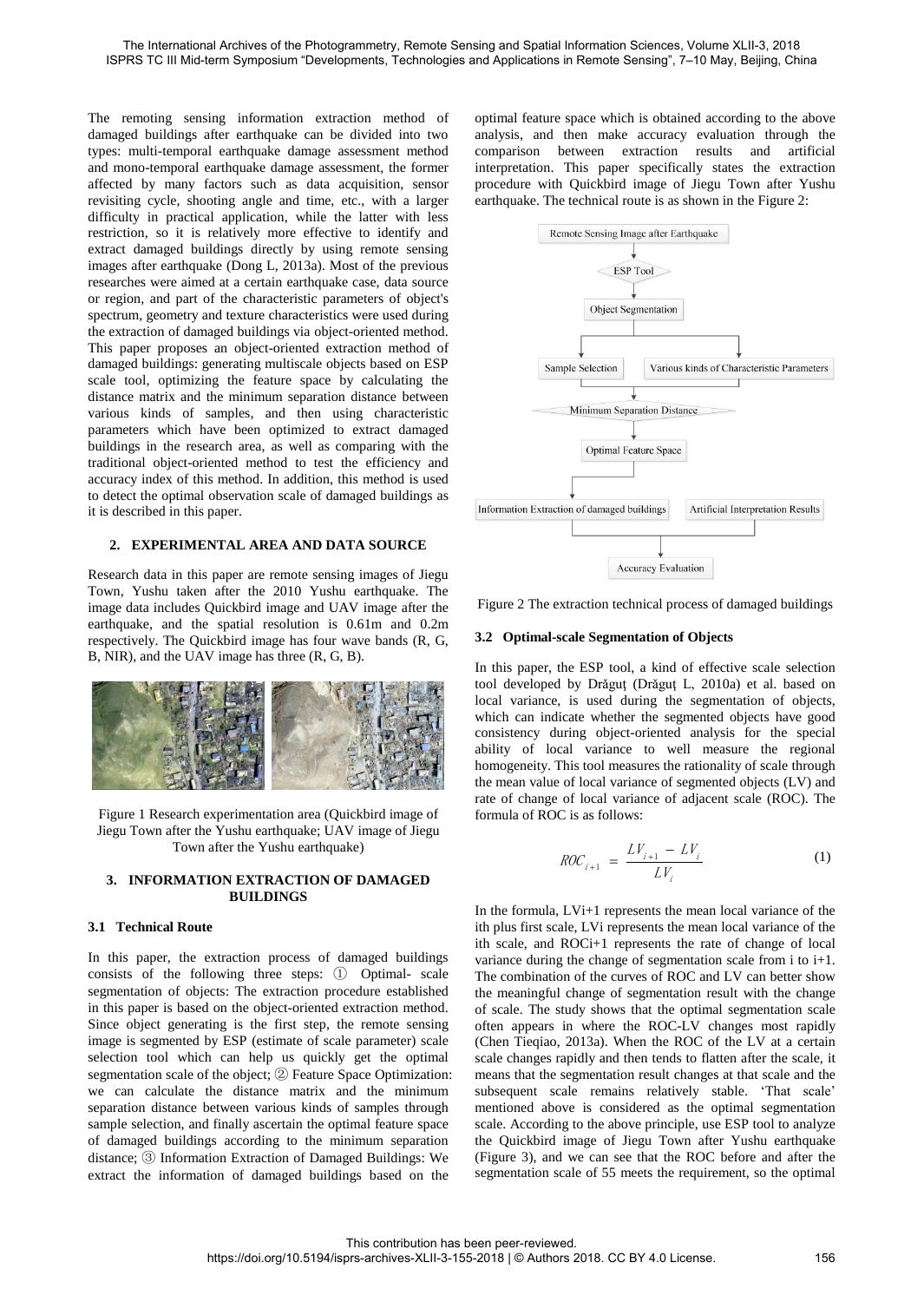segmentation scale for the experimental area is 55. From the segmentation result (Figure 4), we can see that intact buildings and completely extract their shadow, avoiding the confusion of intact buildings with damaged ones, so that the segmentation effect can be good.



Figure 3 The curves of LV and ROC with the change of segmentation scale

#### **3.3 Feature Space Optimization-**

Through the analysis of the characteristics of remote sensing image in experimental area, it is found that the greyscale of the top of the basically intact buildings is equally distributed; after the building collapses, its top will become complicated and uneven due to the broken greyscale. The geometrical shape of the basically intact buildings is regular, mainly rectangle; after the building collapses, there will be either breakage/incomplete geometrical shape on its top, or large breakage/partial collapse/fall of corners due to the boundary ambiguity caused by partial collapse of the top of basically intact buildings. There are obvious texture characteristics on the top of basically intact buildings which is usually consistent with the direction of the boundary line; the collapse of the building destroyed the regularity of its structure and spatial layout in the original image, which are shown as characteristics such as contour disappearance and texture irregularity in the image, etc. The surface features around intact buildings are mainly road and trees on both sides of the road; after the building is damaged, there will be rubble or wall debris scattered along the road around the building. The paper mainly analyzes from several aspects such as spectral characteristics, texture characteristics and geometrical characteristics, etc. during the selection of initial characteristic parameters.

Spectral characteristics represent the spatial aggregation of spectral signature of surface features in the remote sensing images with different wave bands, sensors and time phases, mainly including greyscale, hue and color, etc. The parameters that reflect the spectral characteristics of damaged buildings after earthquake mainly include the mean value, the standard deviation, the ratio and luminance of each wave band. The texture characteristics of co-occurrence matrix is a texture description method on the basis of statistics, as well as a functional matrix of pixel distance and angle. It can reflect the comprehensive information of the image in direction, interval and rangeability by calculating the correlation between the two greyscales in a certain distance and direction of the image. The parameters that reflect the texture characteristics of damaged buildings after earthquake mainly include mean value, variance, contrast, entropy, homogeneity, dissimilarity, relativity, and angular second moment. The geometrical characteristics of buildings mainly refer to the shape of buildings and the characteristics based on geometrical relations. The parameters that reflect the characteristics of the geometrical shapes mainly include asymmetry, boundary index, compactness, density and Shape index, etc. In addition, NDVI and VDVI (Wang Xiaoqin, 2015a) are used for the better extraction of vegetation. NDVI is applied to Quickbird images, for the near-infrared band it contains, while VDVI is mainly applied to UAV images.

$$
NDVI = (NIR - R) / (NIR + R)
$$
 (2)

$$
WVI = (NIR - R) / (NIR + R)
$$
  
\n
$$
VDVI = (2 \times G - R - B) / (2 \times G + R + B) \binom{2}{3}
$$

According to the images of Jiegu Town after Yushu earthquake, we set up the extraction objects which can mainly be classified into five categories: Roads and Bare Land, Damaged Buildings, Intact Buildings, Vegetation and Shadow. Corresponding samples are selected for each type, according to which the separation distance between various kinds of surface features is calculated to get the minimum separation distance, and then to get the curve of change between the characteristic dimension and the minimum separation distance (Figure 4). From the curve in Figure 4, we can see that the classification effect will not get better as the number of characteristic value gets higher. Sometimes, there is redundancy because the number of characteristic value gets too high, which eventually leads to a decline in classification quality. When the characteristic dimension reaches 24, the minimum separation distance reaches its maximum, and the classification effect is the best. After this, the minimum separation distance begins to decrease. However, when the characteristic dimension exceeds 15, the slope of the curve obviously decreases, and the growth rate of separation distance obviously slows down. This paper only states the dimension of optimal feature space until 15. The characteristic parameters in the finally- determined optimal feature space are NDVI, blue band mean value, compactness, greyscale, homogeneity of co-occurrence matrix, asymmetry, boundary index, green band ratio, red band ratio, near-infrared band standard deviation, density, near-infrared band ratio, Shape index, blue band ratio, and red band standard deviation. After calculation, the final classification distance matrix is as shown in Table 1, in which every category is well separated from each other, with a minimum separation distance of 2.496.



Figure 4 Curve map of separation distance and feature dimension

|                             | Damaged<br>Building<br>S | Vegetatio<br>n | Roads<br>and<br>Bare<br>Land | Intact<br>Building<br>S | Shadow |
|-----------------------------|--------------------------|----------------|------------------------------|-------------------------|--------|
| Damaged<br><b>Buildings</b> |                          | 2.577          | 3.286                        | 2.496                   | 2.831  |
| Vegetatio                   | 2.577                    | $\theta$       | 6.328                        | 5.182                   | 6.558  |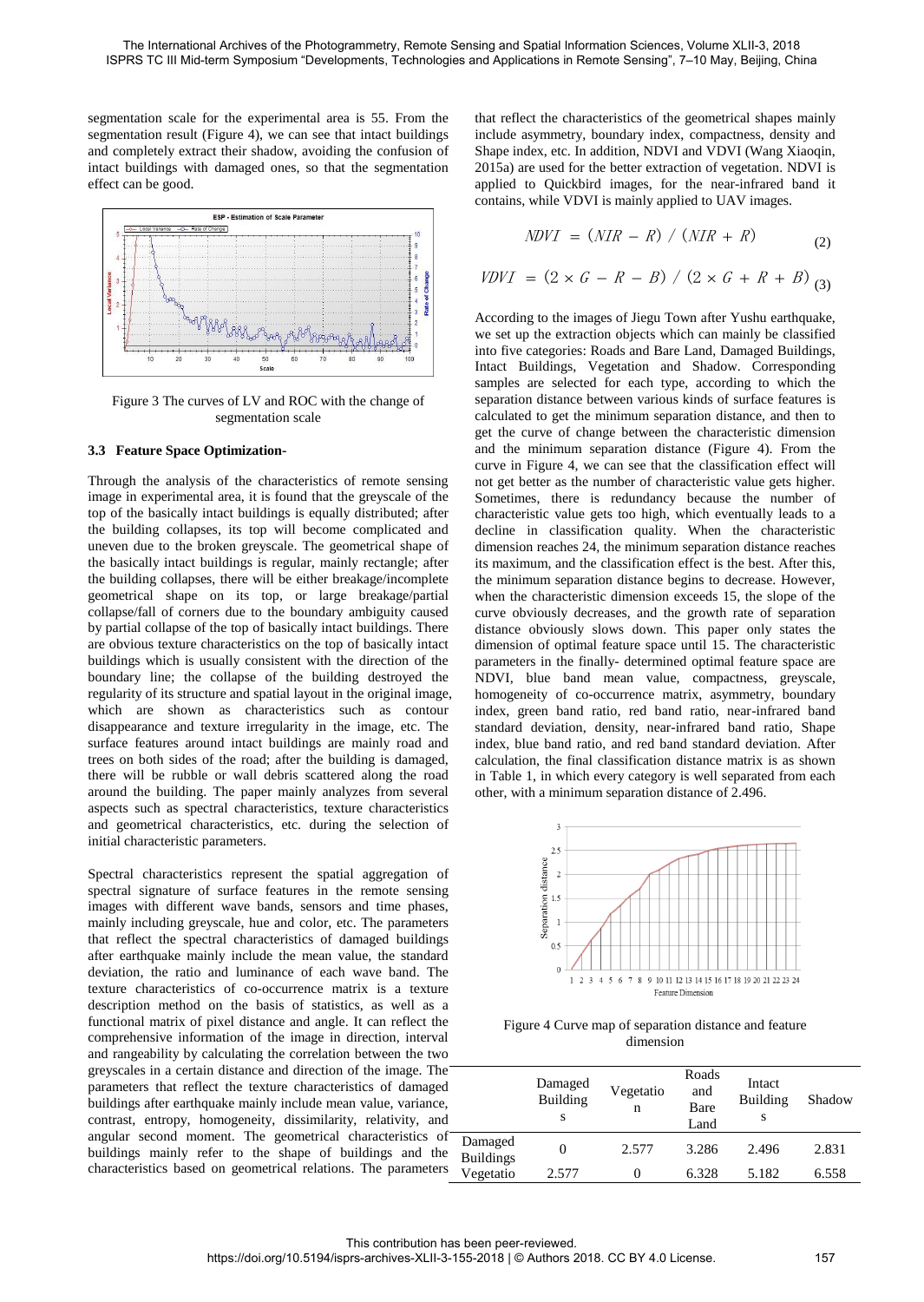| n                |       |       |       |       |       |
|------------------|-------|-------|-------|-------|-------|
| Roads            |       |       |       |       |       |
| and Bare         | 3.286 | 6.328 | 0     | 3.933 | 4.791 |
| Land             |       |       |       |       |       |
| Intact           | 2.496 | 5.182 | 3.933 |       |       |
| <b>Buildings</b> |       |       |       | 0     | 4.404 |
| Shadow           | 2.831 | 6.558 | 4.791 | 4.404 | 0     |

Table 1 Separation distance matrix

#### **3.4 Extraction of Damaged Buildings**

According to the 15 characteristic parameters in the optimal feature space obtained before, the information of the damaged buildings in the research area is extracted though a method called the nearest neighbor classification. The most similar sample object to each segmented image object is sought in the established optimal feature space, which is classified to the type of the sample object after being found. The distance between the image object O and the sample object S is calculated as follows:

$$
d = \sqrt{\sum_{f} \left( \frac{v_f^{(s)} - v_f^{(o)}}{\sigma_f} \right)^2}
$$
(4)

In the formula above, f represents the characteristic in the feature space,  $V_f$  represents the corresponding characteristic value, σ<sub>f</sub> represents the variance of the characteristic, and d represents the weighted Euclidean distance between the image object and the sample object. The final extraction result of damaged buildings is as shown in Figure 5. Make an accuracy evaluation by comparing the extraction result with the result of artificial interpretation (Table 2), you will get the overall accuracy of damaged building extraction which is 83.1%, and Kappa coefficient 0.813. Landis and Koch have proved that when Kappa coefficient exceeds 0.80, the consistency of the classification result will be very good (Landis J R, 1977a).

|                                                          | Production<br>Accuracy | User<br>Accuracy | Kappa | Overall<br>Accuracy |
|----------------------------------------------------------|------------------------|------------------|-------|---------------------|
| Extraction<br>Accuracy of<br>Damaged<br><b>Buildings</b> | 0.872                  | 0.774            | 0.813 | 0.831               |

Table 2 Accuracy evaluation of extraction results based on optimal feature space



Figure 5 Extraction results based on optimal feature space

## **3.5 Comparison Validation**

The traditional object-oriented method was often adopted in the previous research on the extraction of damaged buildings. Under most circumstances, by means of this method, we seek the optimal segmentation scale via experiment during image experiment, which takes much time. When classifying image objects, many people adopt the classification method based on decision tree, separating different types of surface features layer by layer and finally getting the damaged buildings according to the difference of individual characteristic values. Most of the characteristic values are also based on experience, which requires technicians to have rich image-analyzing experience and greatly influenced by human factors. The following is the extraction of damaged buildings in the same experimental area by traditional object-oriented extraction method. The extraction result is to be compared with that obtained by means of the method stated in this paper, to validate the efficiency and accuracy of the method stated in this paper.



Figure 6 Classification decision tree

The segmentation scale is set as 40 according to previous study during object segmentation, and the extraction of damaged buildings is based on this scale (Zhao Y, 2016a). During the object classification, we use characteristic parameters like NDVI, Mean NIR, GLCM Homogeneity, and Shape index, etc. to establish a classification decision tree (Figure 6) and extract damaged buildings. Then we make accuracy evaluation through the comparison between extraction results and artificial interpretation (Table 3). The overall extraction accuracy reaches 75.9%, the kappa coefficient 0.70. It shows that the accuracy index of the extraction result via object-oriented extraction method based on the optimal feature space is better than that based on the traditional one. In addition, the extraction efficiency of the former method is also higher than that of the latter method. For the reason that the optimal scale and the optimal spatial feature in the procedure established in this paper are calculated automatically, and the characteristic parameters in the traditional object-oriented method needs to be artificially selected, the selection process of characteristic parameters will be of great difficulty and the extraction effect will not reach the expectation if without rich experience of image analysis as a support.

| Production<br>Overall<br>User<br>Kappa |  |
|----------------------------------------|--|
|----------------------------------------|--|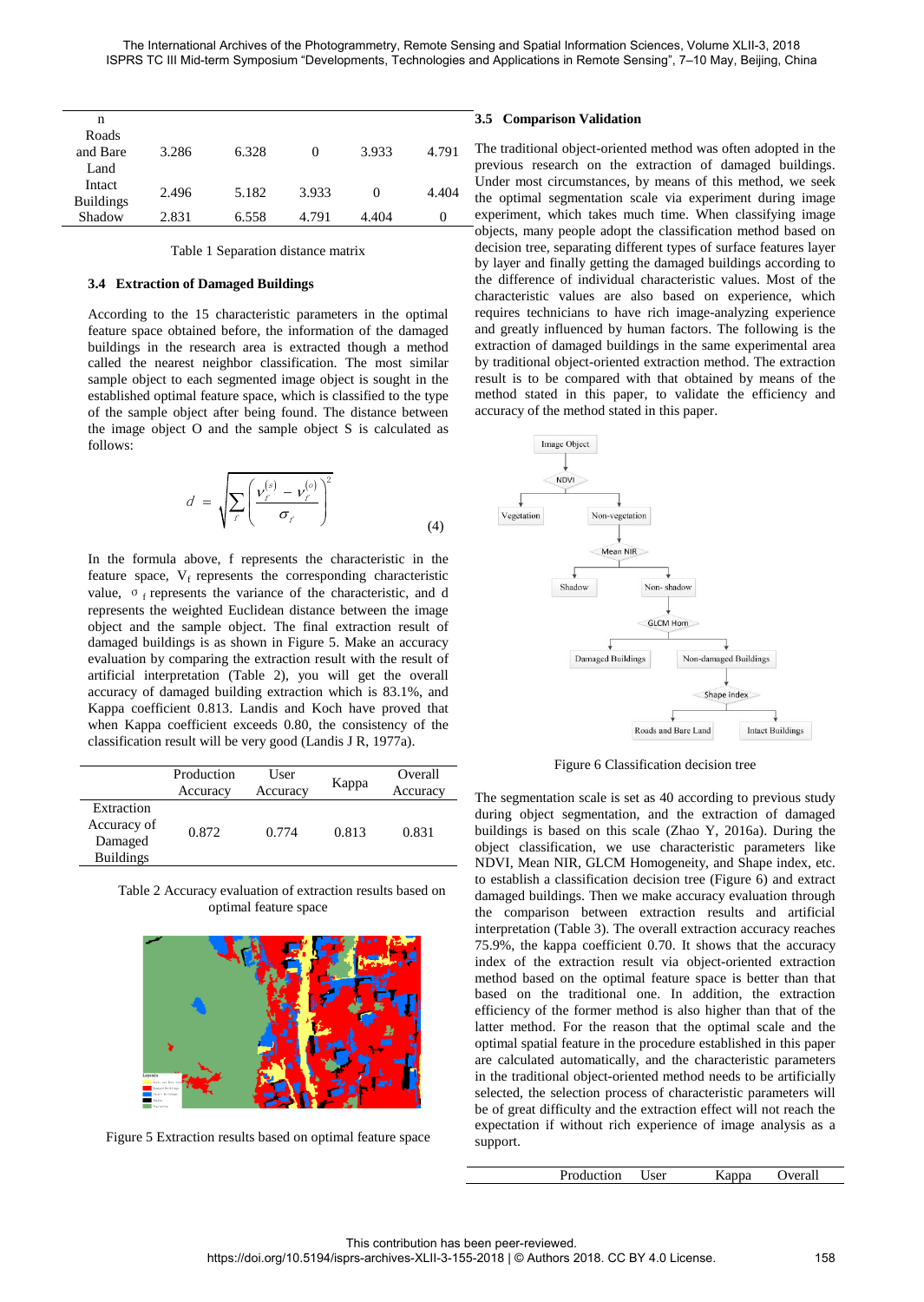|                  | Accuracy | Accuracy |       | Accuracy |
|------------------|----------|----------|-------|----------|
| Extraction       |          |          |       |          |
| Accuracy of      | 0.798    | 0.690    | 0.700 | 0.759    |
| Damaged          |          |          |       |          |
| <b>Buildings</b> |          |          |       |          |

Table 3 Accuracy evaluation of decision tree classification method

## **4. SCALE INVESTIGATION OF DAMAGED BUILDINGS**

We extract damaged buildings after earthquake at different observation scales by the same extraction method. Here, we choose and study UAV image after Yushu earthquake to detect the change trend of the extraction effect of the damaged building as the scale changes, and speculate its optimal observation scale. Firstly, we resample the images to get a series of images of different spatial resolution, which is between 0.8m and 1.6m, with an interval of 0.2m. Then we use ESP method to seek the optimal segmentation scale of different-resolution images and segment the images accordingly. When selecting samples among different-resolution images to establish the feature space, we'd better keep the number and spatial location of selected samples same in order to eliminate the interference caused by other factors. The number of the characteristics cannot determine the quality of the classification effect, so optimization of the characteristic by minimum separation distance is must before every classification, to establish the optimal feature space. Finally, we make accuracy evaluation on all the extraction results and then we can obtain the change trend of extraction effect of damaged buildings along with the change of observation scales. The evaluation Index is KIA (Kappa index of agreement), Hellden Accuracy, and Short Accuracy, among which Hellden Accuracy and Short Accuracy are the calculation result according to Production Accuracy and User Accuracy.

$$
HA = \frac{PA \cdot UA}{(PA + UA) / 2}; SA = \frac{PA \cdot UA}{PA + UA - PA \cdot UA}
$$
 (5)

In the formula, HA represents Hellden Accuracy, SA represents Short Accuracy, PA represents Production Accuracy, and UA represents User Accuracy.



Figure 7 Trend graph of extraction accuracy with the change of scale

As is shown in Figure 7, when the observation scale changes, the extraction effect of damaged buildings changes accordingly. Through the observation of its changing trend, you can find the KIA curve and the SA curve peak at 1.2m, while the HA curve

peak at 1m. Within the scale range between 1m and 1.2m, there are both positive change factor and negative change factor existing, so we can speculate according to this that the optimal observation scale of damaged buildings is between 1m-1.2m.

## **5. CONCLUSION**

A new information extraction method of damaged buildings rooted in optimal feature space on the basis of the traditional object-oriented method is put forward in this paper, where several groups of high spatial resolution image after earthquake are validated and analyzed, as a result, the following points are obtained:

 (1) The extraction method established in this paper adopts ESP tool to optimize the segmentation of image. Then the distance matrix and minimum separation distance of all kinds of surface features are calculated through sample selection to find the optimal feature space, which is finally applied to extract the image of damaged buildings after earthquake. The overall extraction accuracy reaches 83.1%, the kappa coefficient 0.813. The new information extraction method greatly improves the extraction accuracy and efficiency, compared with the traditional object-oriented method.

(2) The new method is used for the information extraction of different-resolution images of damaged buildings after earthquake, then to seek the optimal observation scale of damaged buildings. The research result shows that the extraction effect is now always better when space resolution gets higher, and optimal observation scale of damaged buildings is between 1m and 1.2m.

(3) The extraction method established in this paper adopts computer automatic calculation during the selection of optimal scale and optimal feature space and there is almost no need for intervention of artificial experience, which reduces artificial subjective factors. This method greatly improves the extraction accuracy and efficiency, compared with the traditional objectoriented method, therefore, it owns a good promotional value in the information extraction of damaged buildings.

## **REFERENCES**

Chen Tieqiao, Chen Jie, Mei Xiaoming, et al. 2013a. Field Theory Based Multi-level Clustering for High-Spatial Resolution Remote Sensing Imagery Segmentation. Geography and Geo-information Science, 29(6), pp:10-13.

Chen Wenkai. 2007b. Research on Remote Sensing Application Technology for Earthquake Damage Assessment. Institute of Lanzhou Earthquake Research, China Earthquake Administration.

Dong L, Shan L. 2013a. A comprehensive review of earthquake-induced building damage detection with remote sensing techniques. ISPRS J Photogramm, 84, pp:85-99.

Drǎguţ L, Tiede D, Levick S R. 2010a. ESP: A tool to estimate scale parameter for multiresolution image segmentation of remotely sensed data. International Journal of Geographical Information Science, 24(6), pp:859-871.

F Yamazaki, W Liu. 2016b. Remote Sensing Technologies for Post-Earthquake Damage Assessment: A Case Study on The